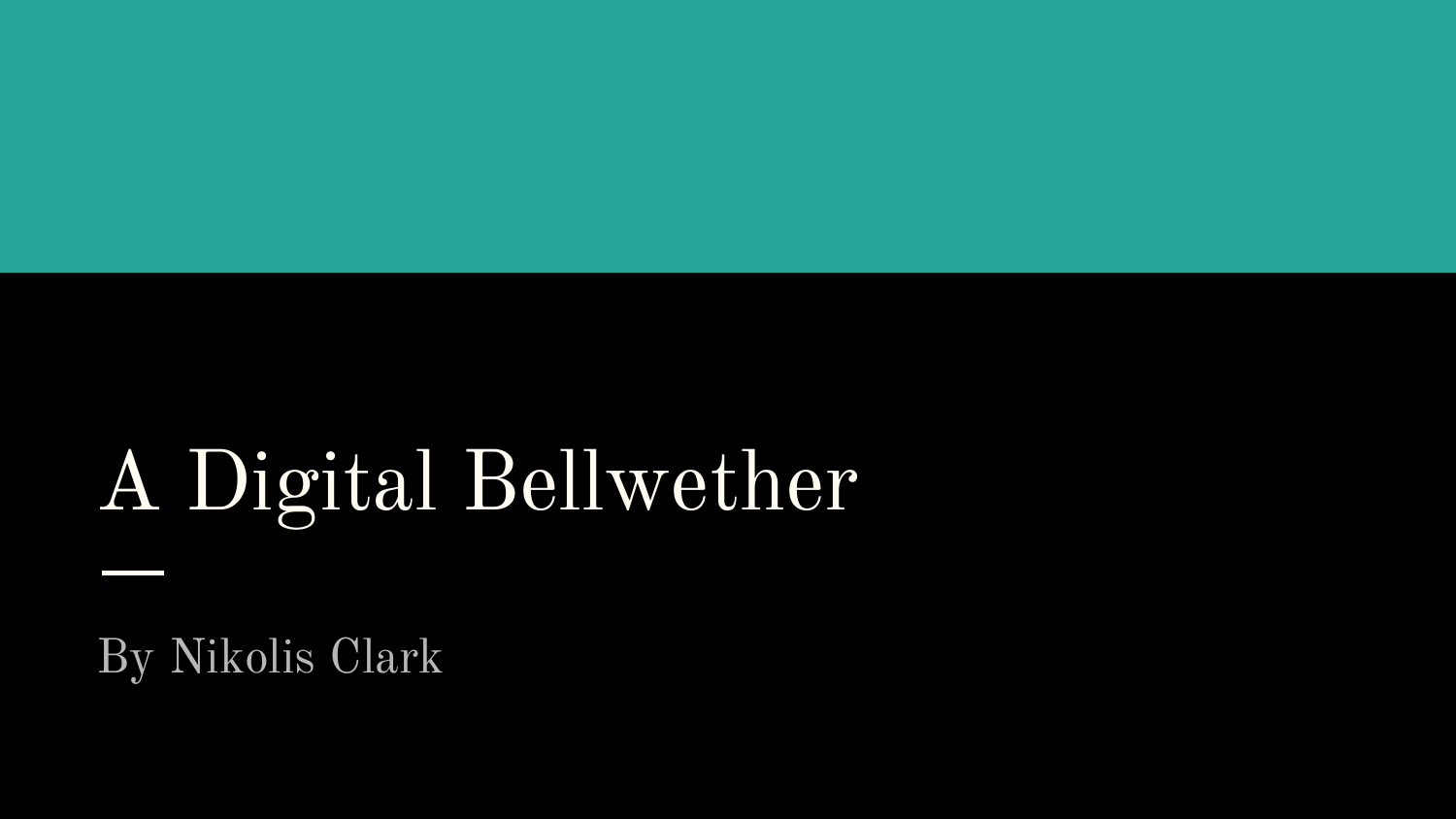#### Introduction

- New Media: Digital media that are interactive, incorporate twoway communication and involve some form of computing. (1) ○ Youtube
	- Twitter
	- Facebook
- The Intellectual Dark Web Beliefs: "There are fundamental biological differences between men and women. Free speech is under siege. Identity politics is a toxic ideology that is tearing American society apart. And we're in a dangerous place if these ideas are considered "dark."" (2)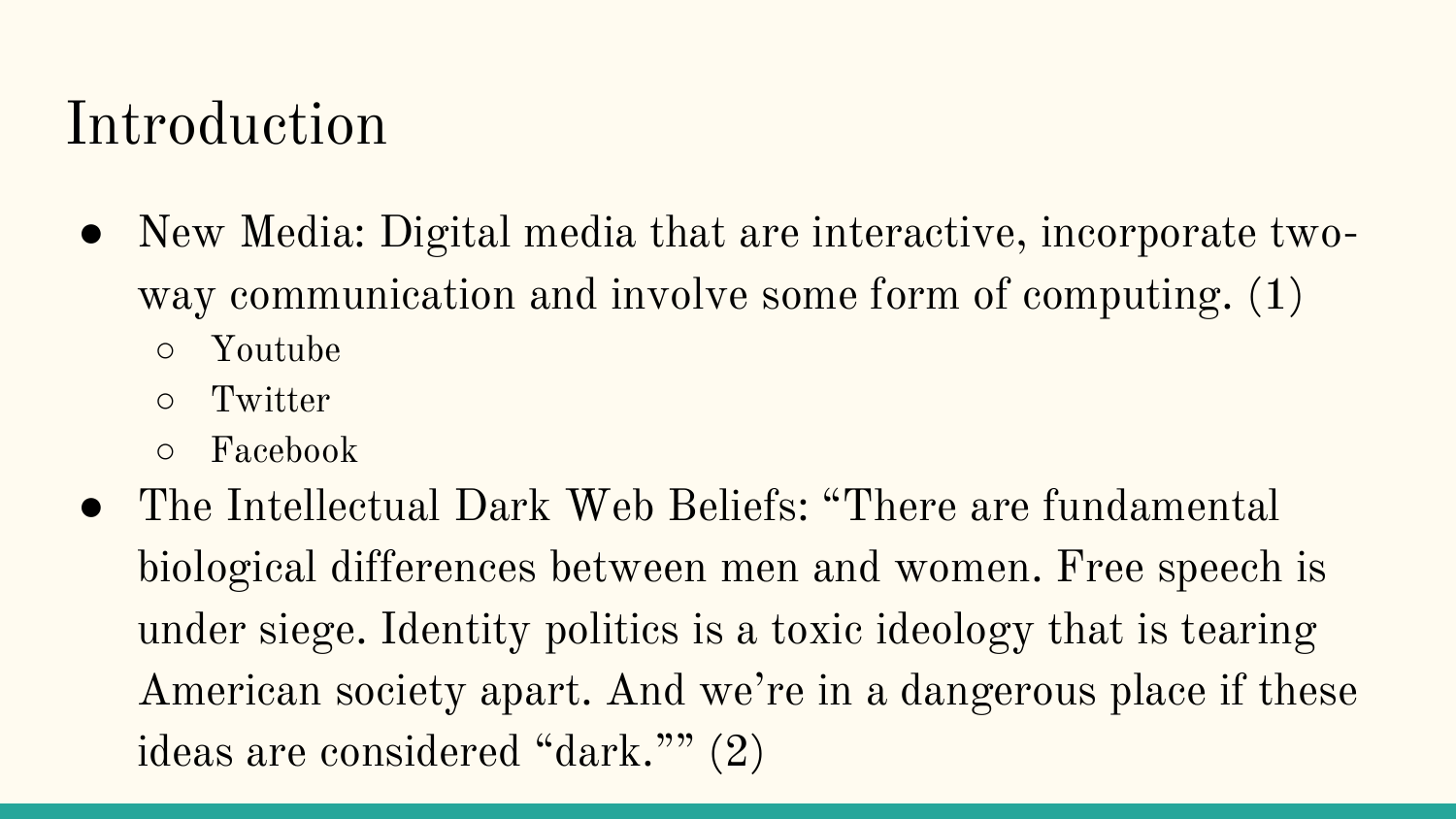## Question: Did New Media have an effect on the voters and politics in 2016?

Hypothesis: New Media has served as an important force in the

political radicalization of like minded individuals on the right, as

well as serving as a secondary form of political socialization for

emerging adults (18-24).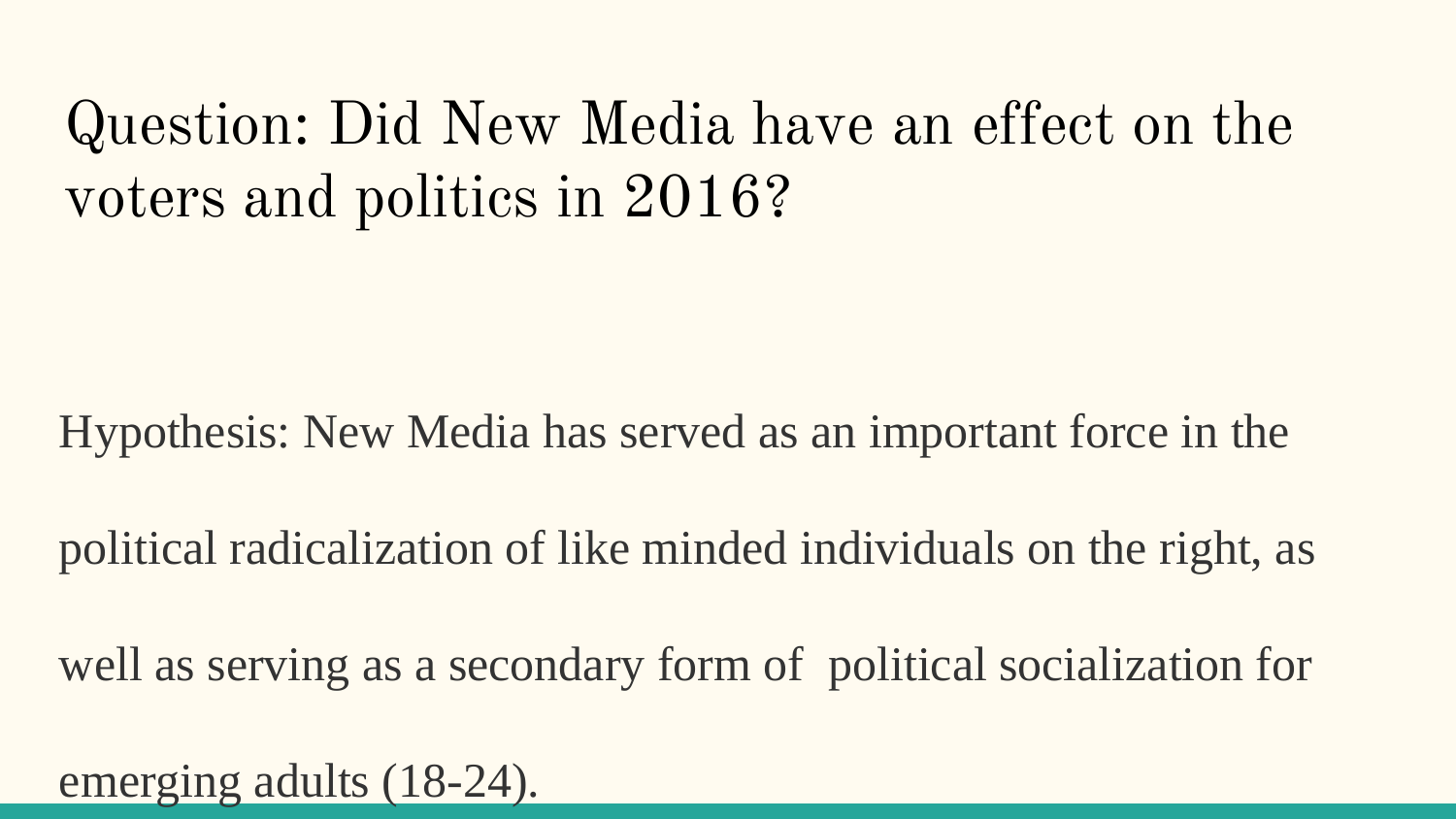## Method

Pew Research Institute: Core Findings Survey (3)

- Jan 3-10, 2018
- 1,505 Surveys collected
- Called Homelines and Cellphones
- 18 years or older were called
- Called people from all 50 states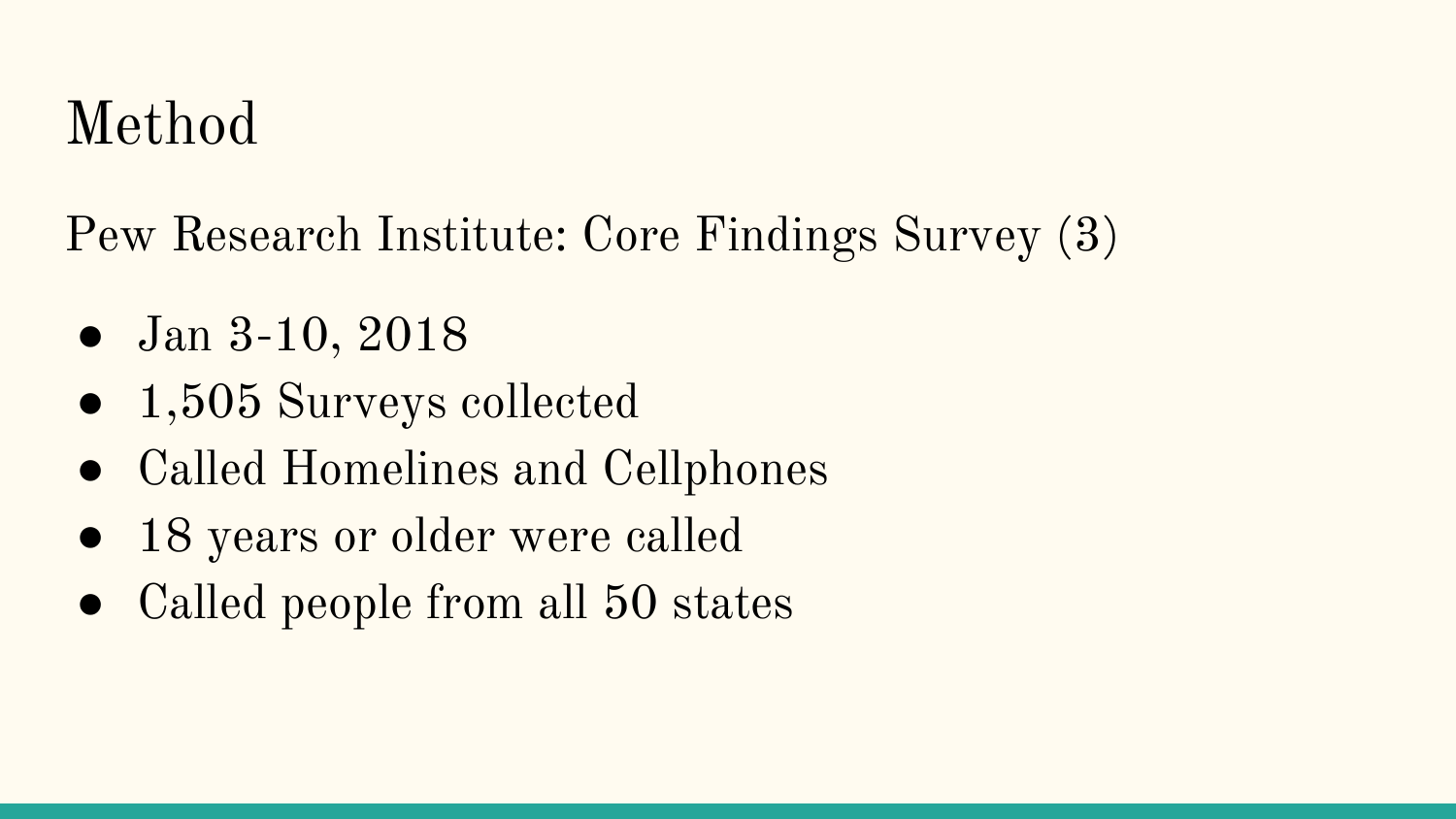### Literature Review

- The Internet can serve as a form of political socialization.
- The Internet allows for people of variety of political backgrounds to find one another and grow their communities.
- New Media is unique in the fact that it engages with so many people that is can become a breeding ground for new and dangerous political ideologies.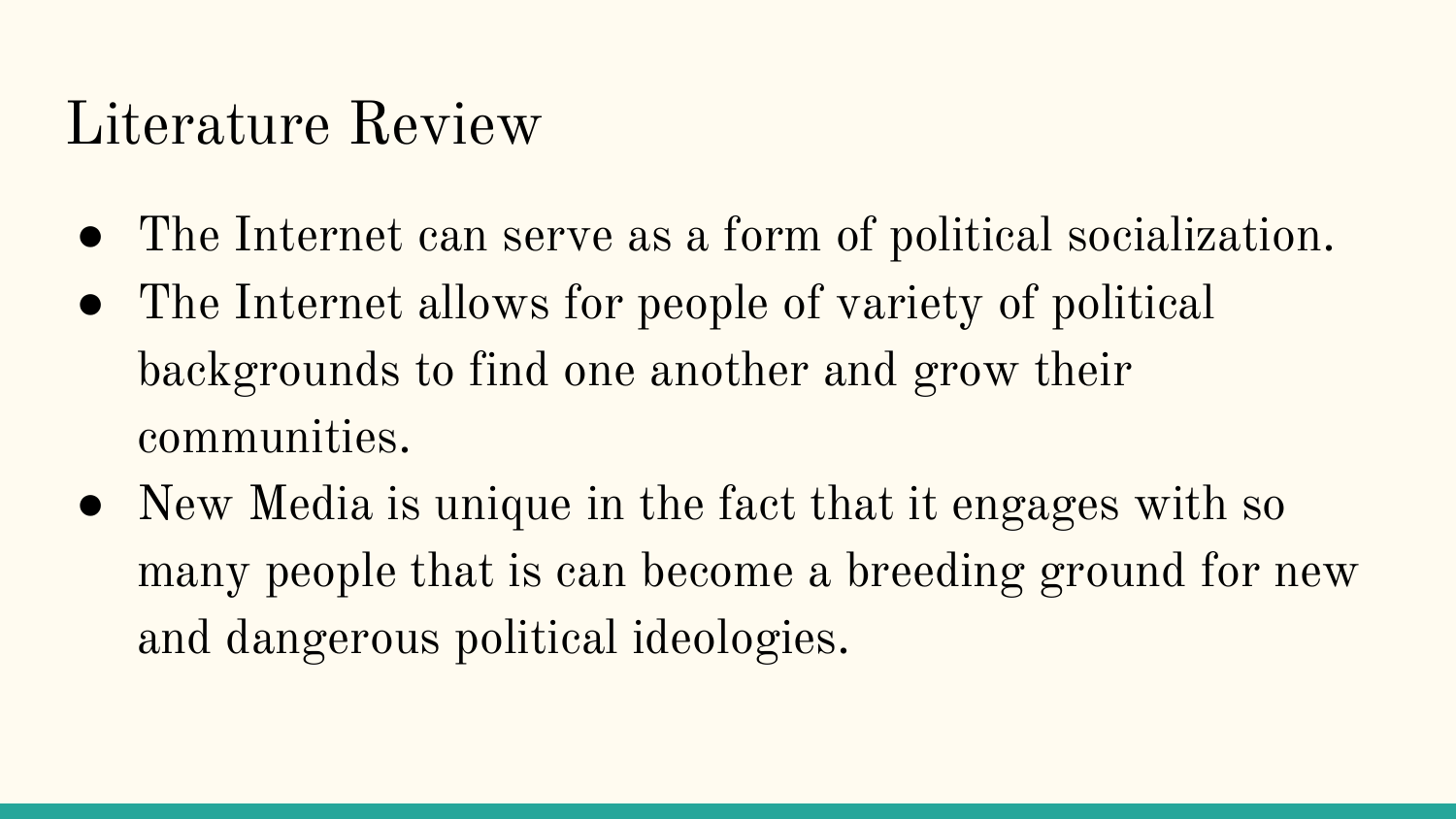## Key Data

Emerging Adults New Media Users % of 201 Participants and % Daily Users

- Facebook:  $80\%$ ,  $41\%$  Daily
- Twitter:  $45\%, 26\%$  Daily
- Youtube:  $94\%, 62\%$  Daily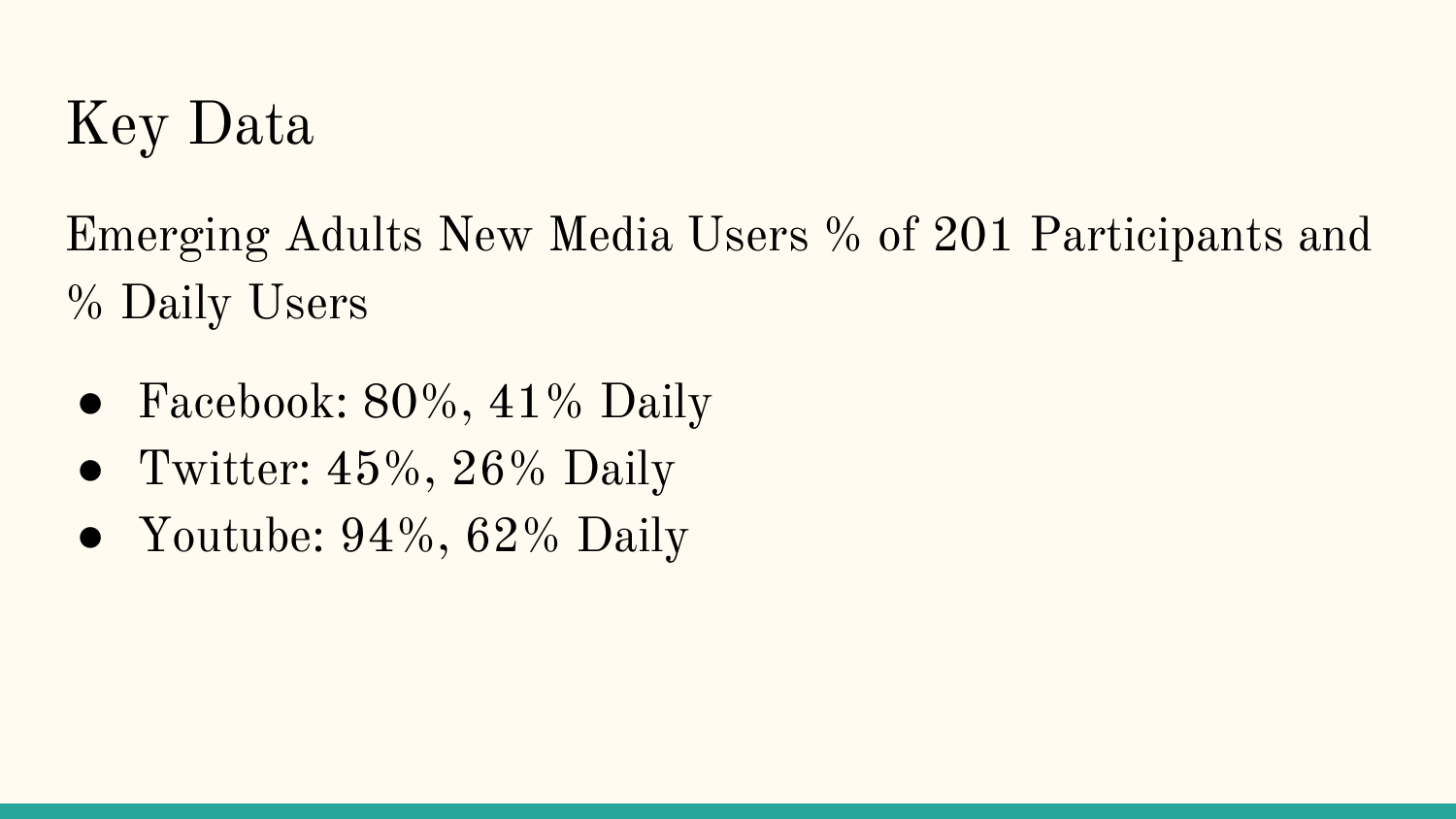## Digital Nationalism

- Hobsbawm's construction on a nationalist nation(4)
	- Standardized Education
		- The IDW and New Media Socialization
	- Creation of Public Ceremonies
		- Rallies, Town Halls, and Speeches
	- The Mass Production of Monuments
		- Alt-Right Memes

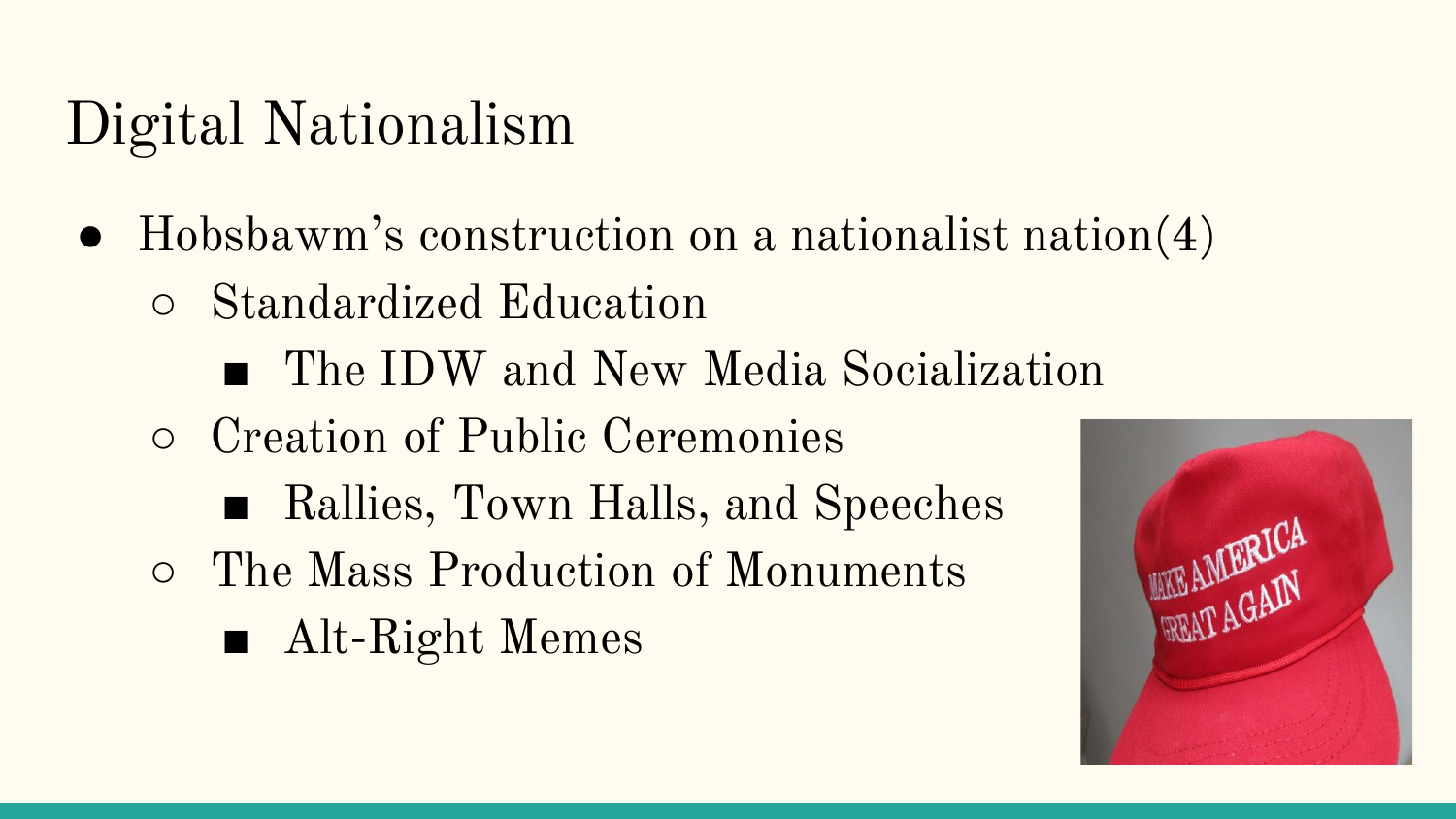### Conclusion

#### New Media is being used as a vehicle for spreading of Digital Nationalism to emerging adults.